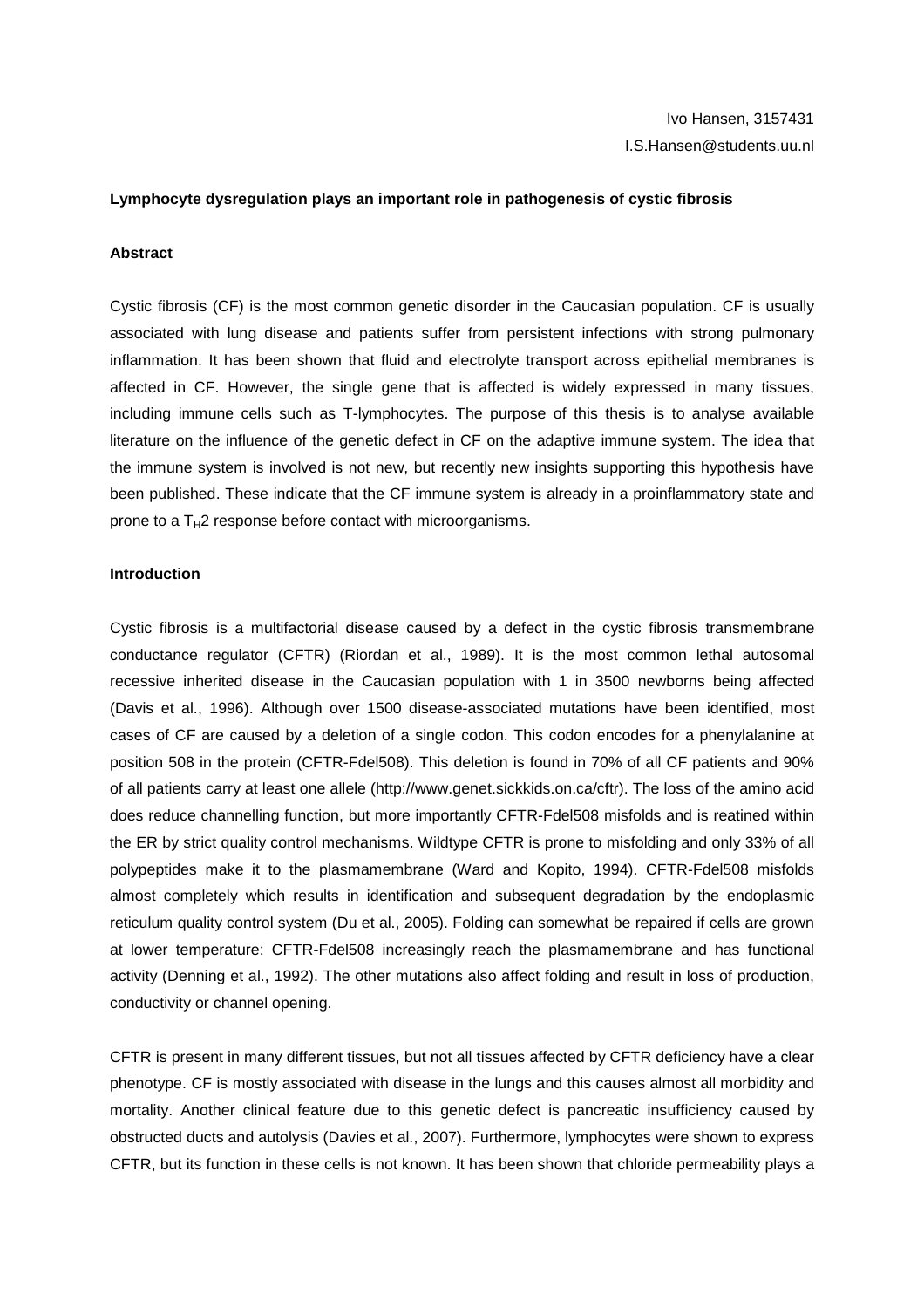role in dividing lymphocytes of both normal and CF origin (Bubien et al., 1990; Krauss et al., 1992). The most common hypothesis for symptoms in the lungs is that it causes volume reduction and thickening of the mucus which prevents efficient clearance of bacteria, resulting in persistent infections. These infections are hard to clear even with the use of antibiotics. Not only lung epithelium is affected by this defect, but almost all excreting epithelia. However, the persistent infections can not only be explained by a defect in the mucosal clearance by the lung epithelium (Berger, 2002). It appears that more than the mucus is affected, for example the liquid extracted from lungs of CF patients via bronchoalveolar lavage (BAL) contains evidence for an overstimulated immune system (Cantin, 1995). Another indication is that the immune response that is observed is mostly  $T_H2$  in CF patients (Hartl et al., 2006). The inflammatory response in CF patients to bacteria is on average ten times stronger than in unaffected individuals (Muhlebach et al., 1999). The purpose of this thesis is to determine whether, by studying available literature, this dysregulation of the immune system can be attributed to the persistent infections or due to a vital function of the CFTR gene in lymphocytes.

Nowadays in most countries, newborns are genetically screened to identify CF as early as possible. The disease is generally further diagnosed by measuring sweat contents for high concentrations of chloride. Symptoms only occur when both genes are affected. However not everyone with mutations in both genes shows symptoms, this is due to the large amount of different mutations which have been identified (Davies et al., 2007). Males with two mild mutations may not show any symptoms except absence of the vas deferens, which causes infertility. Females affected with two mild mutations might not show any symptoms at all. There is an unexplained difference between life expectancy of males and females, where males generally live longer with CF (Coakley et al., 2008; Rosenfeld et al., 1997). Homo- and heterozygosis is important not only for development of CF disease, but have been associated with other disorders, like allergic bronchopulmonary aspergillosis.

# CFTR function

The CFTR is an anion channel that facilitates chloride and other anion transfer across the apical membrane of epithelium cells. It is part of a large family of transporters called the ATP-binding cassette (ABC) transporters. ABC transporters were first found in prokaryotes and later also in eukaryotes, where they perform many different functions (Gros et al., 1986; Higgins et al., 1982). They are named for the characteristic nucleotide binding domains of which each family member has two homologs. Most of these function by hydrolysing ATP molecules at both sites. However, CFTR belongs to a sub-population where hydrolysis only occurs at one site (Aleksandrov et al., 2002). General information on the different domains in CFTR and their function has been elucidated. However the structure of CFTR has not yet been determined as it is difficult to create crystals. Only low resolution images with electron microscopy have been made.

CFTR is the only known member of the ABC transporter family that functions as an ion channel that can be opened or closed by cellular stimuli (Riordan, 2008). CFTR has a unique R domain that restrains channel gating unless phosphorylated by protein kinase A (PKA). This allows for control of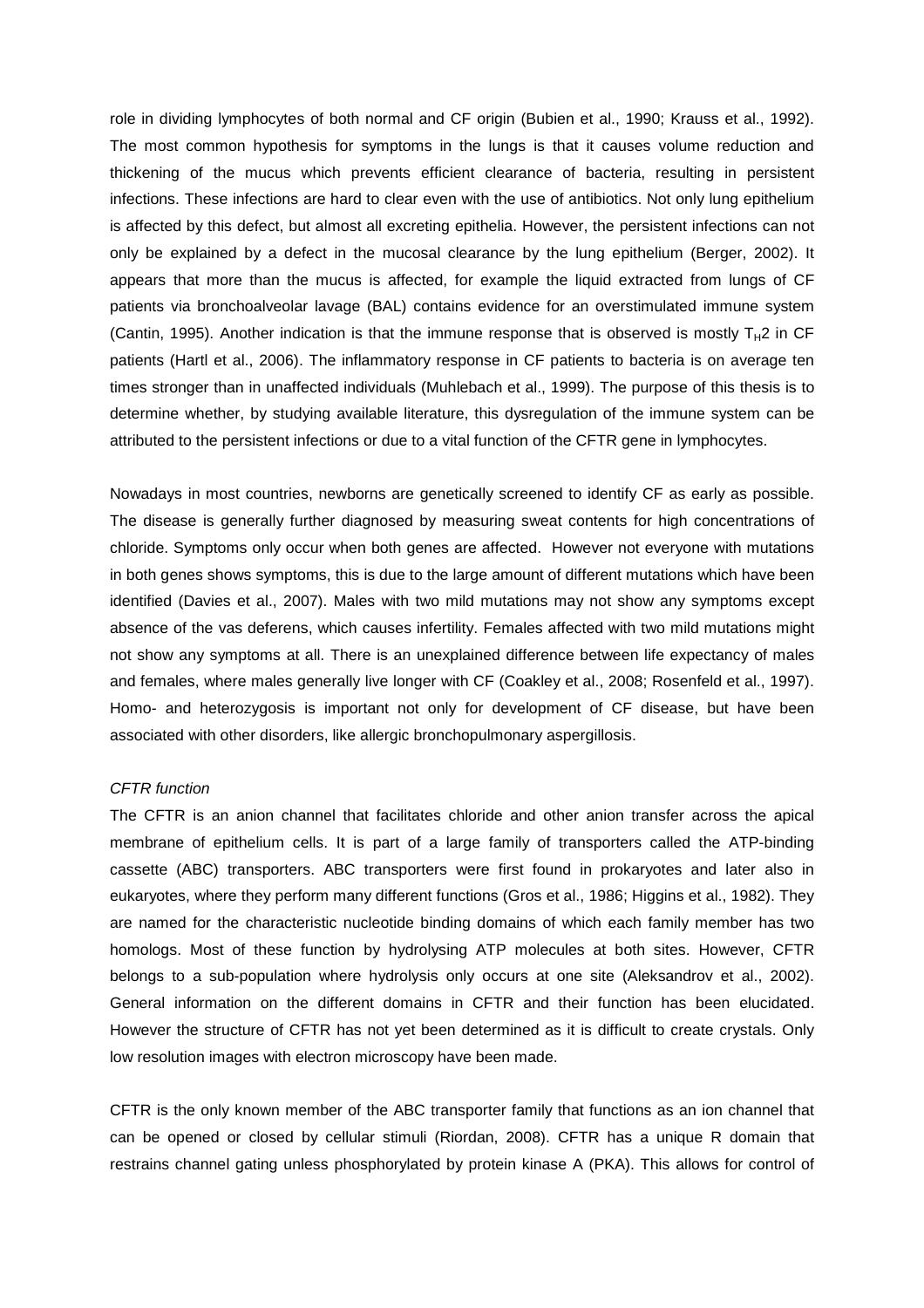the flow of ions by changing the concentration of PKA (Chappe et al., 2005). A high concentration of PKA will cause a continual uptake of chloride. This is favourable in the sweat glands, resulting in maximal salt recovery. In other epithelia it is favourable to have inactive CFTR until stimulated, for example in the pancreas or the lungs.

Besides its function as an ion channel, CFTR has been associated with a function as a regulator of other channels or transporters, hence its name. An important downstream target of CFTR is the epithelial sodium channel (ENaC), which is responsible for sodium absorption in lung epithelia (Knowles et al., 1983; Reddy et al., 1999). This lack of regulation is suggested to cause mucus thickening and reduces mucosal clearance in the lung, leading to an increased susceptibility of bacterial infections, although new data in the CF pig appears conflicting (Chen et al., 2010).

#### Mouse model in CF research

Mouse models are a popular and very widely used model in medical research. Soon after identification of CFTR as the causative gene of CF it was knocked out in mice. (Colledge et al., 1995; Snouwaert et al., 1992). These mice did show a deficiency in Cl secretion. The first mice models that were generated died due to severe gastrointestinal CF-like phenotype that could be prevented with dietary adjustments. Nowadays hybrid strains contain a transgene expressing CFTR from a promoter specific for gut epithelium to prevent this phenotype (Zhou et al., 1994). Unlike humans, CFTR-deficient mice did not develop lung disease. The mouse models were made using homologous recombination, which causes the exon 10 containing the first nucleotide binding domain of the gene to be deleted altogether. Newer models were developed mimicking human disease further, by creating the F508 codon deletion. Models with mutations allows for partial expression, which closer resembles conditions in humans.

Another model that has been developed and can be used in CF research is the βENaC overexpressing mouse. This mouse-model has normal CFTR function, but over expresses the Na<sup>+</sup> channel ENaC and thereby causes an increased Na<sup>+</sup> uptake. This results in a phenotype in the lungs that is similar to that in CF patients (Mall et al., 2004; Zhou et al., 2011).

It was shown that mice lacking CFTR did have dysfunction at chloride secretion in the nasal epithelium but in the lower airways secrete normal chloride levels (Grubb et al., 1994b). This can be explained due to the presence of another chloride channel in mice, called  $Ca^{2+}$ -activated Cl channel (CaCC). Functioning of CaCC is thought to cause normal Na<sup>+</sup> uptake and normal mucus production, preventing characteristic CF-like symptoms in the lungs in these mice. CaCC has recently been located to the TMEM16A gene, which creates new opportunities to elucidate its function and prospects of new and possibly more accurate CF-model in mice (Clarke et al., 1994; Grubb et al., 1994a).

The mouse model has been proven to be a useful model with distinct disadvantages due to inherent differences between lung epithelium of human and mice. New models are being developed now, among which are the sheep, monkey, ferret and pig (Rogers et al., 2008a; Rogers et al., 2008b; Stoltz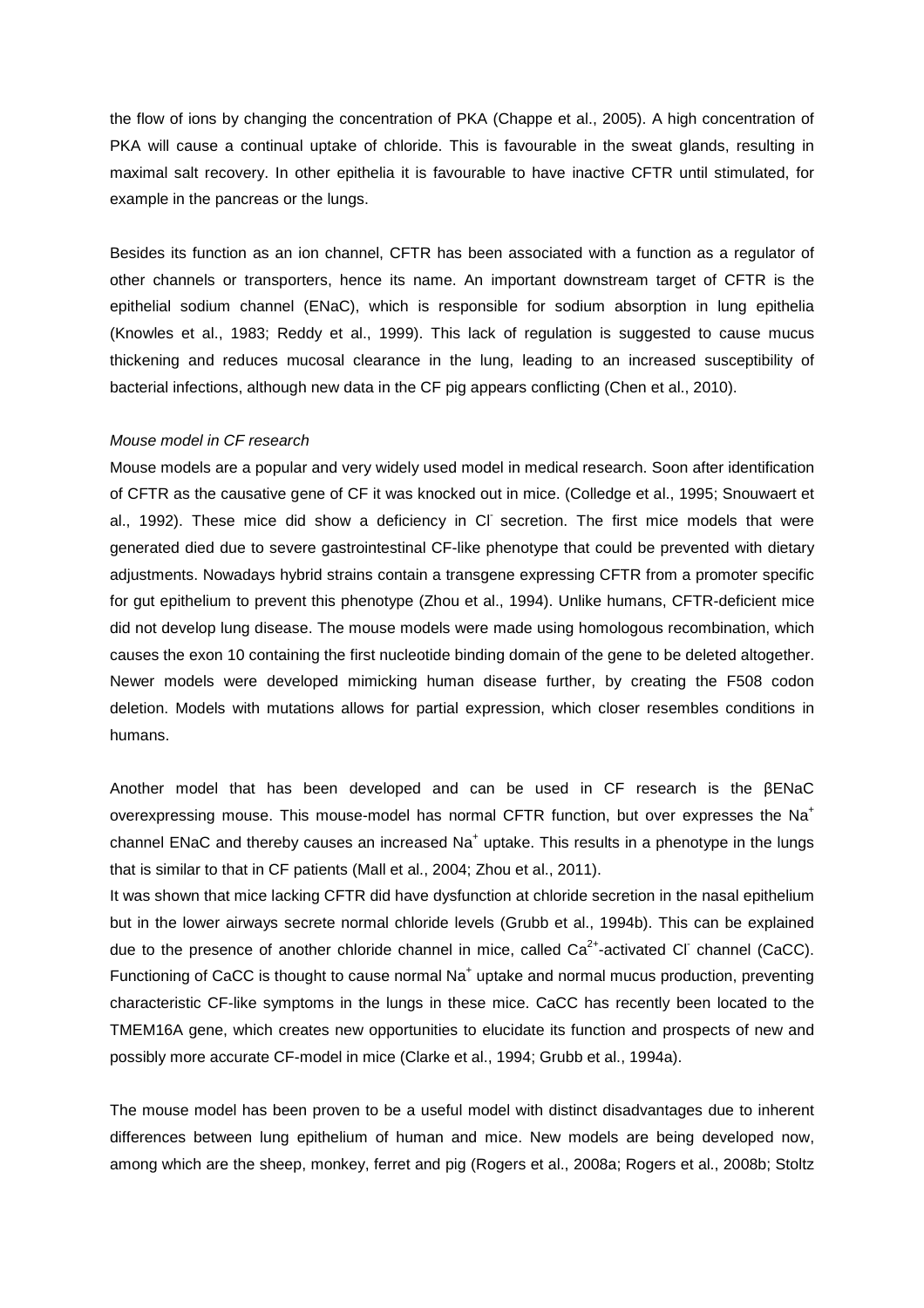et al., 2010; Sun et al., 2010). Hopefully these new models will provide us with an accurate model for CF lung disease.

.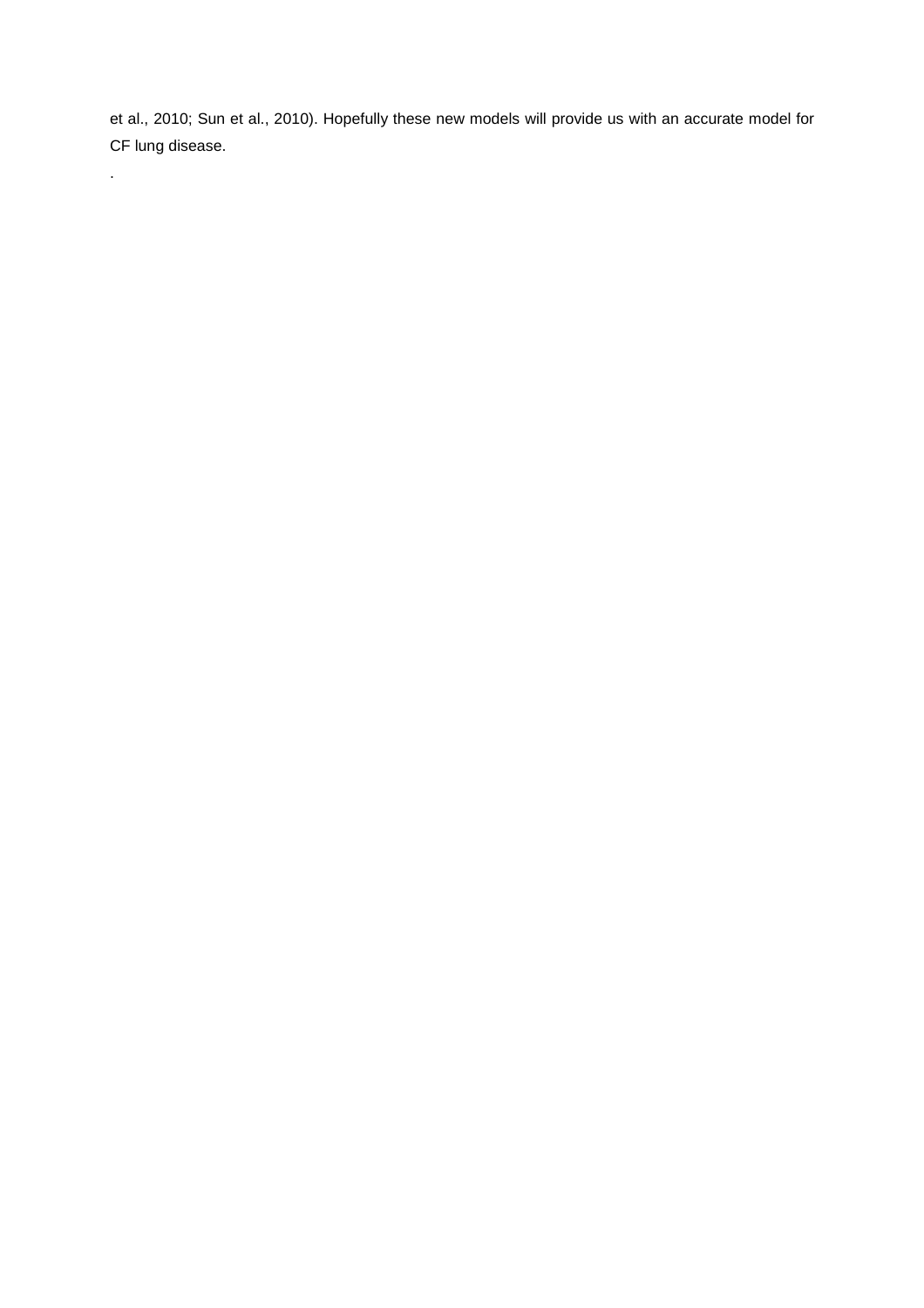#### **Disrupted ion transport in CF disease**

The mucus of the lungs plays a major role in defence against bacteria and depends on an intricate balance between different ions to keep it functioning. There are clear indications that Na<sup>+</sup> uptake plays an important role in CF. The increased Na<sup>+</sup> absorption has been described 30 years ago, before the responsible gene was found and has been a hallmark in CF ever since (Boucher et al., 1986; Knowles et al., 1983). This has been suggested as one of the possible mechanisms by which the disease develops. Due to an increased sodium uptake the airway surface liquid (ASL) becomes less liquid and thicker reducing its ability to function. The increased sodium uptake has been attributed to a more active ENaC. Experiments in vitro have shown that Na<sup>+</sup> absorption is increased in epithelial cells due to a higher activity of ENaC (Mall et al., 1998). This is thought to be due to the lack of inhibitory signals from the absent CFTR. This chapter is focused on innate immunity, because it shows that innate immunity is thought to be a key factor, but cannot explain all symptoms of CF lung disease.

As described, mice overexpressing ENaC show symptoms in the lungs characteristic of CF (Mall et al., 2004). These include thickening of the mucus, ASL depletion and chronic inflammation. This was further supported in a new mouse model. Here the regulator of ENaC was knocked out and showed CF symptoms as well (Kimura et al., 2011). Contradicting these results are human patients suffering from Liddle's syndrome, where ENaC is overexpressed due to a mutation, which prevents ubiquitylation and therefore degradation of the channel. These patients suffer from kidney dysfunction, but no lung disease has been reported.

The hyperabsorption of Na<sup>+</sup> has been observed a long time ago, but the effect of Na<sup>+</sup> absorption in vivo remains heavily debated. Recently a new hypothesis was postulated. Herein was stated that instead of Na<sup>+</sup> absorption, deficiency in HCO<sub>3</sub><sup>-</sup> secretion by CFTR could be the cause of thickening of the mucus (Quinton, 2008). This would cause an acidified ASL, which could cause the reduction of mucosal clearance and the subsequent infections.

More recently glands from CF patients were tested for  $Na<sup>+</sup>$  conductance as well as CI conductance. These results showed that there was no increased  $Na<sup>+</sup>$  conductance and that ENaC might not be active in CF glands. This indicates towards defective anion secretion as the cause of reduced mucosal clearance (Joo et al., 2006). Similar results were found in excised as well as cultured CFTR deficient cells. This work has later been supported by other results in the newly-developed pig models for CF (Joo et al., 2010). Recently, epithelium of CF patients was examined for conductance as well, and showed that in contrast to previous results there was no increased Na<sup>+</sup> absorption in lung epithelium. CI conductance was reduced and could not be stimulated with an increase of cAMP. (Itani et al., 2011). This indicates that Na<sup>+</sup> absorption might not play such a big role in CF disease as previously thought.

Blockers for EnaC are known and have been postulated as possible therapies. Ameloride was the first candidate to be tested in preventing CF symptoms. Trials with this substance were unsuccessful due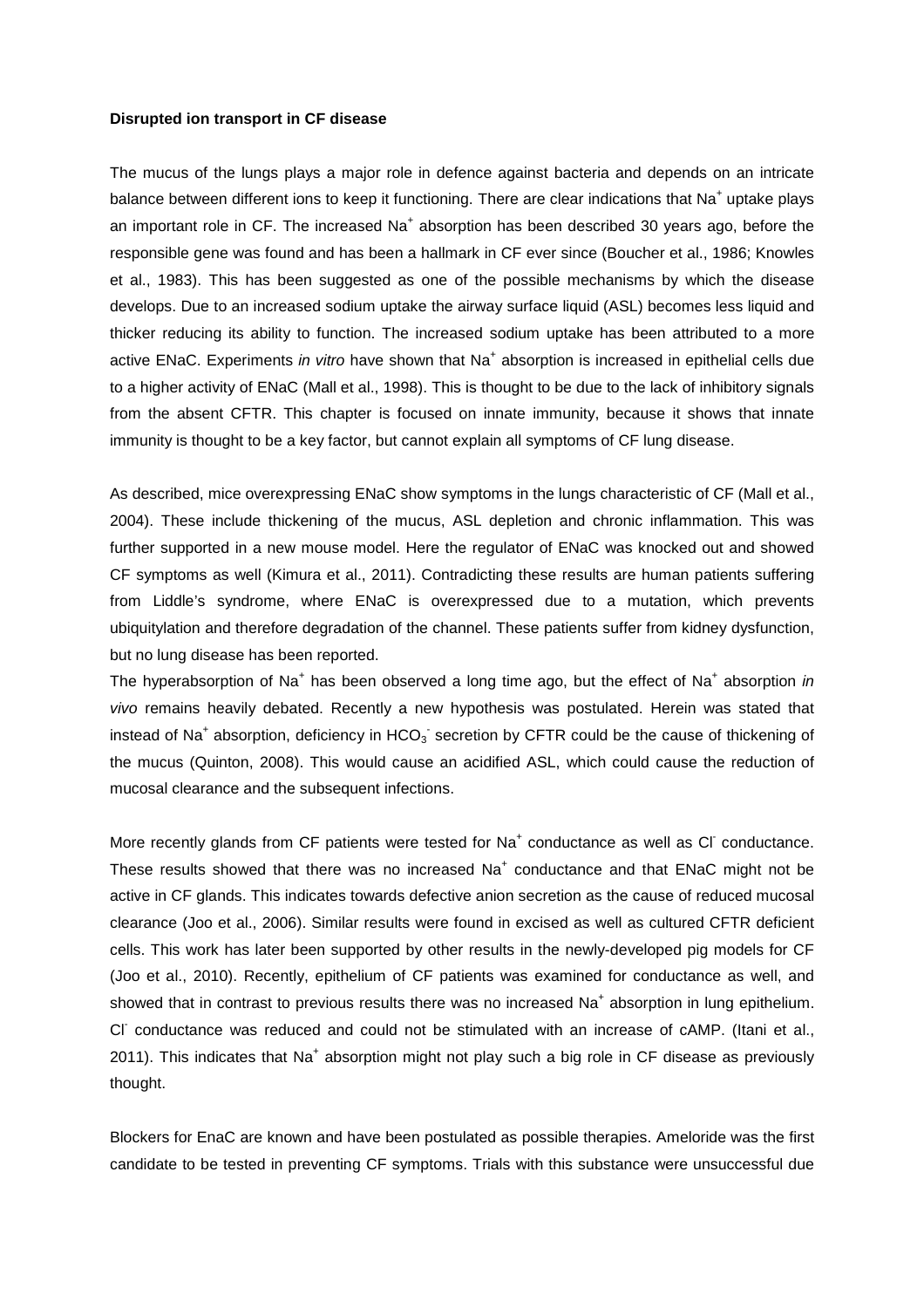to rapid clearance in the lungs (Pons et al., 2000). Next generation of sodium channel blockers, like Benzamil, have been tested as well. Again rapid clearance prevented a positive result. Although the lack of effect is attributed to the rapid clearance, it could also indicate that Na<sup>+</sup> absorption does not have a large effect as previously thought.

In summary, the viscous mucus that builds up in CF lungs is clearly a causative factor for CF disease, and relies on disturbed innate mechanisms relying on ion transport in epithelia. The exact underlying mechanism causing viscous mucus in humans remains heavily debated.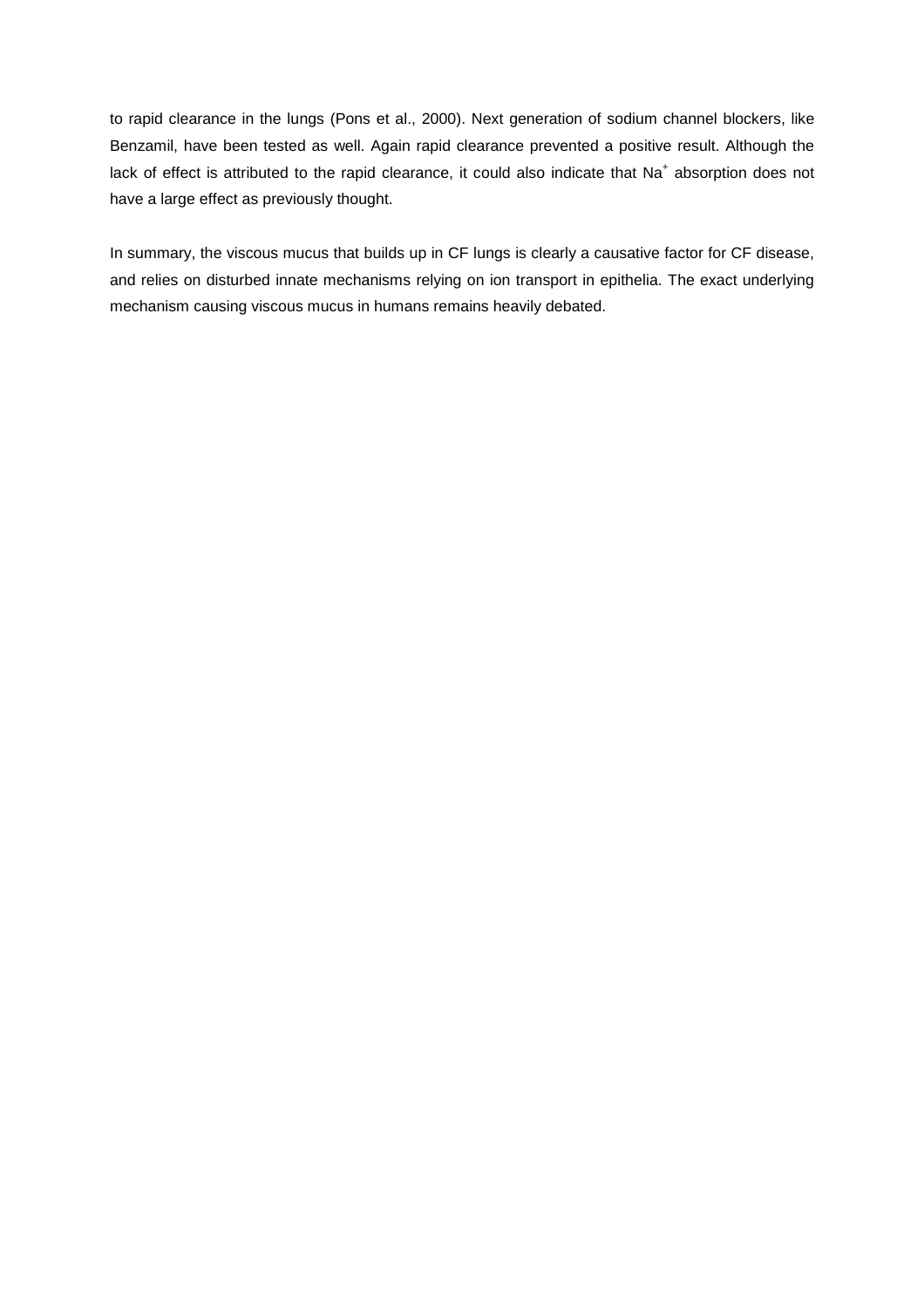## **Cytokine expression and the dysregulation of the immune system**

Persistent infections are common in CF patients and eventually all patients become infected. There is a specific subset of bacteria that infect CF patients, most notably are the Staphylococcus aureus and Pseudomonas aeruginosa (figure 1). These infections are the major cause of morbidity and mortality in CF. Patients are treated with antibiotics, but are unable to clear the bacteria. This is an indication that the immune system is compromised and cannot clear infections even when bacteria are weakened by antibiotics. This is supported by analysis of infections in CF patients after lung transplantation. Lung transplantation is performed as a last resort if the lungs are failing. If the reduced clearance by mucus would be the only cause of persistent infections, lung transplantation should cure the patient since the transplanted lungs contain normal secretion systems. Unfortunately, patients that have undergone lung transplantation do develop recurrent infections with the same bacteria (Ramirez et al., 1992). In patients with Liddle's disease a transplantation of the affected organ cures the patient.



Respiratory Germs by Age, 2010

Figure 1, Distribution of pathogens in CF patients.

This graph shows the distribution of pathogens that infect CF patients. S. aureus and P. aeruginosa are the two bacteria causing most infections. It also shows that P. aeruginosa infections generally develop later in life (Cystic Fibrosis Foundation, 2010).

Defects in the innate immune system have been identified in CF. Neutrophils were shown to release significantly more oxidants (Witko-Sarsat et al., 1996) and a reduced ability to chlorinate proteins from P. aeruginosa, which potentially results in a reduced phagocytotic efficacy of this pathogen, was recently described (Painter et al., 2006). Macrophages have been shown to be affected in their ability to kill bacteria (Di et al., 2006). Recently, adoptive transfer experiments with macrophages have proven that CFTR in the immune cell compartment plays an important role in the aberrant proinflammatory cytokine responses in mice (Bruscia et al., 2009).

CFTR is more than a chloride channel shown by its influence on the Na<sup>+</sup> channels. Besides that, it has been shown that it regulates chemokine expression directly. This was shown in the case of RANTES. This stands for regulated upon activation, normal T-cell expressed, and presumably secreted. It functions as a chemotactic cytokine, which plays a role in recruiting leukocytes to the site of infection.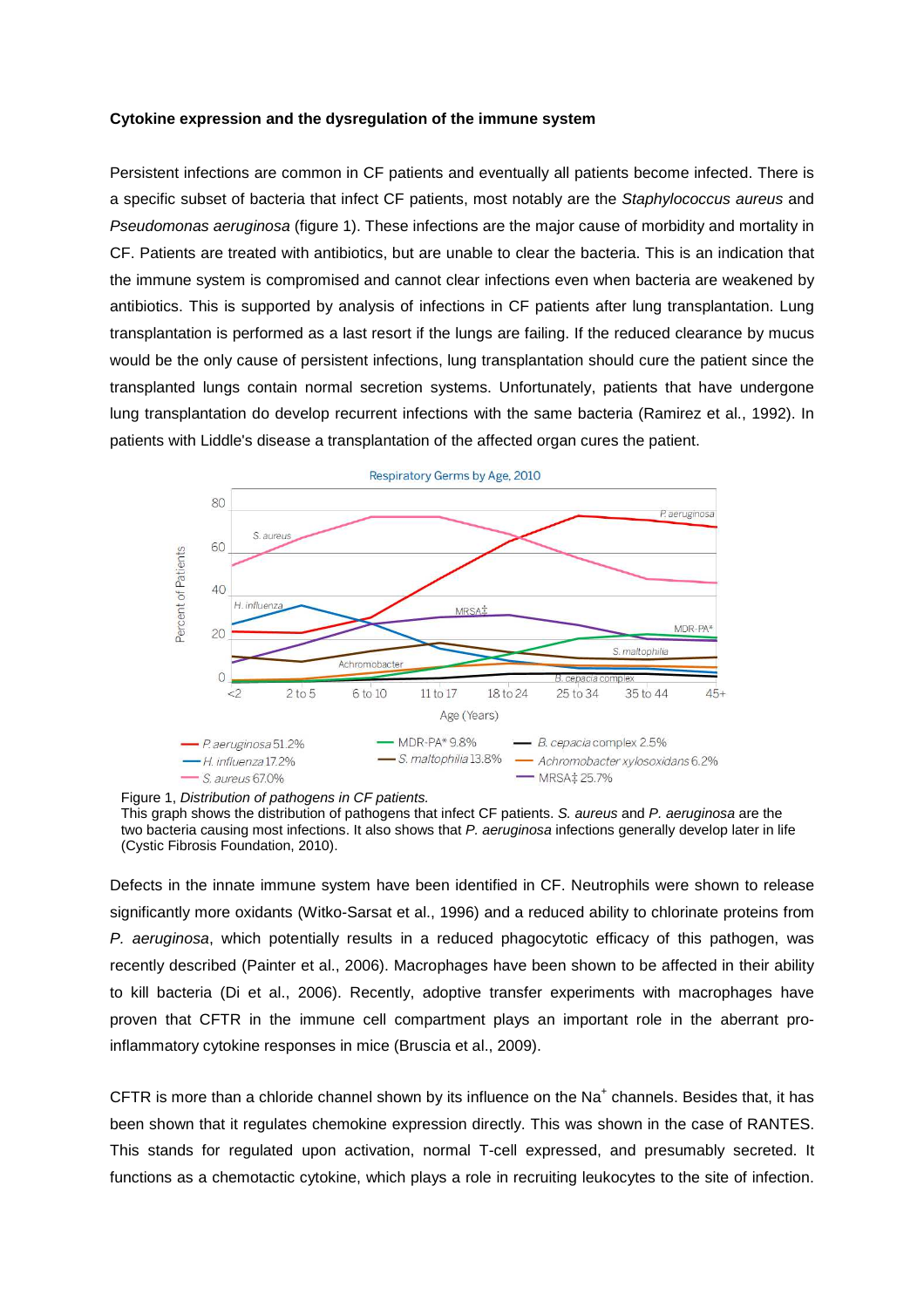The protein was first thought to be expressed by T-cells only, but has been shown to be expressed by many different cell types including endothelial and epithelial cells.

An aberrant RANTES expression was observed in a CF cell line when compared to the wildtype in response to P. aeruginosa (Kube et al., 2001). They also showed that these cell lines have higher IL-6 and IL-8 secretion after stimulation with P. aeruginosa (Kube et al., 2001). Subsequent research using deletions of specific domains of CFTR showed that the expression of RANTES was independent from the ability to conduct chloride across the membrane. This indicates that the impaired regulation of proinflammatory factors by CFTR is not dependent on an ion gradient, but that there is another mechanism regulating this aberrant expression. The PDZ-interacting motif on the C-terminus was found to regulate RANTES expression (Estell et al., 2003). This shows that expression patterns of epithelial cells are affected by deficiency of CFTR. Furthermore, it shows that CFTR regulates RANTES expression directly, and that similar mechanisms in other cells such as immune cells may be responsible for enhanced production of pro-inflammatory cytokines, independent of infection.

Research involving measurement of cytokines and other indicators of immune activation, like neutrophil elastase, in the lungs showed extensive hyperactivation. It started in the mid 1990s when BAL in combination with bronchoscopy was introduced. This created opportunities to measure the lungs of both healthy and very young CF patients. Results showed that the onset of inflammation was earlier than previously thought. Previously it was assumed that the lungs were colonized with harmless infections, and afterwards developed into serious infections. However the new data showed that there were continuous infections (Cantin, 1995). Further research using BAL has shown that infected CF patients have higher cytokine concentrations than non-infected patients. Compared to normal healthy controls CF patients have much higher concentrations of IL-8 (Dakin et al., 2002). Not all investigations showed the same expression patterns, as contrasting data has been published. (Hubeau et al., 2004). Elevated pro-inflammatory cytokine levels were also found in the BAL in the absence of detectable pathogens, further pointing towards a pro-inflammatory phenotype of CF cells that is intrinsically regulated by CFTR (Khan et al., 1995). Together, the data points out that CF patients display an aberrant inflammatory cytokine response in the absence and presence of pathogens.

It remained unclear whether dysregulation was present in naive cells or whether it was triggered by the reaction to infecting bacteria. The BAL results where cytokines were measured of patients with or without infections did not show any conclusive results of the cause underlying this dysregulation. In 2000, experiments were conducted where mice were transplanted with naïve or mature human fetal airway grafts from non-CF and CF patients (Tirouvanziam et al., 2000). These were transplanted into SCID mice to prevent graft rejection. Mice that were transplanted with CF lungs do not develop infections on their own. The CF lungs did produce significantly more IL-8. If the mice are challenged with P. aeruginosa there is a large difference between CF and non-CF. Non-CF lungs did not show any disruptions of the epithelium within six hours, while CF lungs showed exfoliation after three hours and intense shedding after six hours (Tirouvanziam et al., 2000). This indicates that innate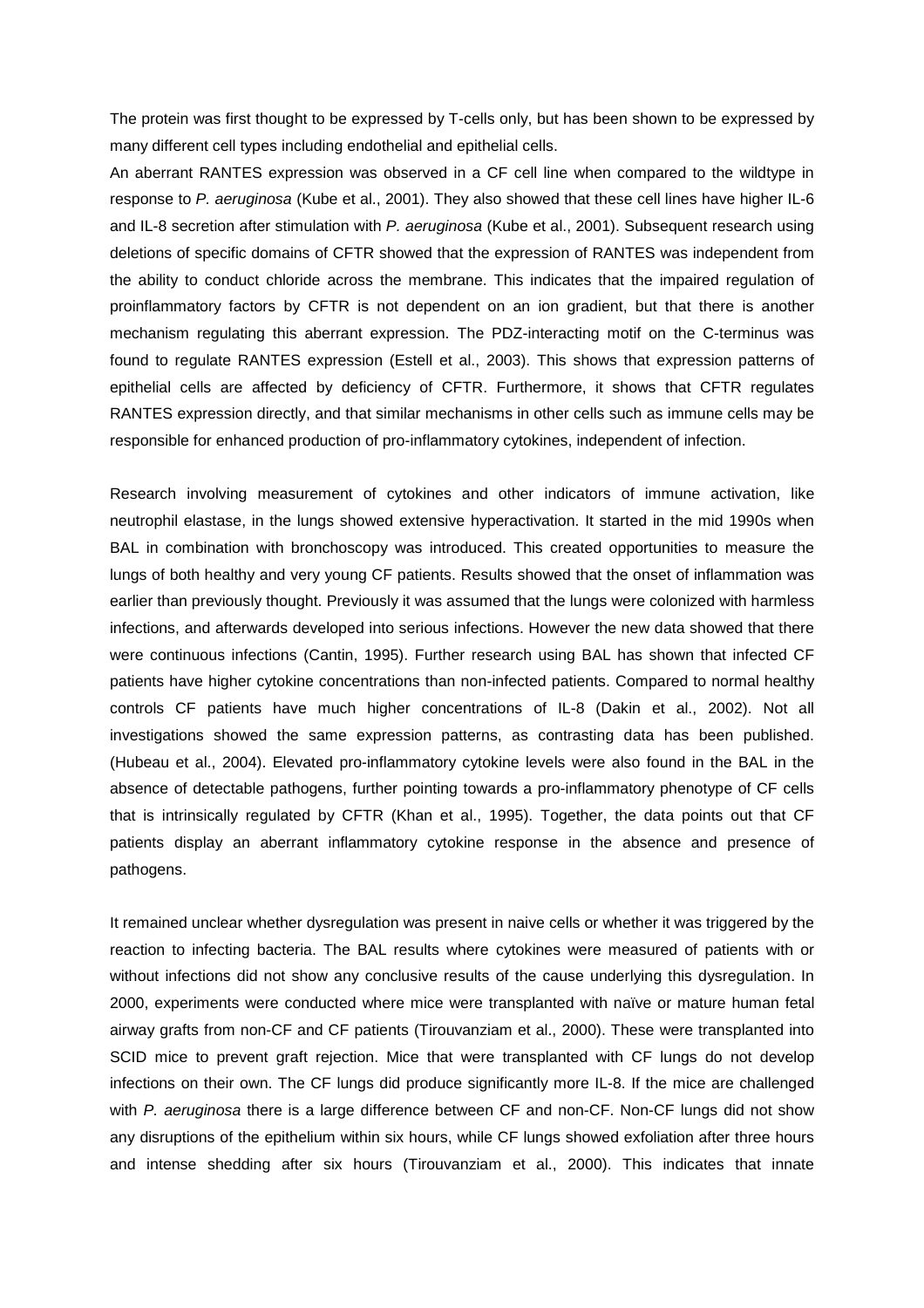mechanisms in the CF lung contribute to pathogen-associated damage, independent of the immune system.

Despite the discrepancies, most papers point towards a dysregulation of cytokine expression that is generally skewed towards a  $T_H2$  response (See box 1) (Hartl et al., 2006). This was shown again by BAL analysis of healthy controls, non-infected CF patients and infected patients. Lymphocytes were quantified and measured using flow cytometry for the presence of either CXCR3<sup>+</sup> or CCR4<sup>+</sup>. CXCR3<sup>+</sup> is a marker for T<sub>H</sub>1 and CCR4<sup>+</sup> for T<sub>H</sub>2. Furthermore concentrations of chemokines for both T<sub>H</sub>1 and  $T_H2$  were quantified. This showed that there is a prevalent  $T_H2$  response, characterised by expression of IL-4, IL-5 and IL-13, in CF patients infected with P. aeruginosa (Hartl et al., 2006). The  $T_H2$  based response in not beneficial to CF patients since this is associated with a reduced clearance of P. aeruginosa (Moser et al., 2002; Zuercher et al., 2006). This was demonstrated by re-infecting wildtype BALB/c mice. During the second infection there was a shift towards a  $T<sub>H</sub>1$  dominant response, which resulted in improved clearance. Although this was not tested in CFTR deficient mice, it does show that the induced  $T_H2$  response found in CF patients may reduce clearance of P. aeruginosa. These results show that due to CFTR deficiency there is a dysregulation resulting in a  $T_H2$  response to common infections.

Box 1, Subsets of T lymphocytes

T lymphocytes are generally distinguished between cytotoxic CD8<sup>+</sup> lymphocytes and helper cells characterised by CD4<sup>+</sup>. Within the group of CD4<sup>+</sup> cells there are different subsets. Best described are the T helper 1 and T helper 2  $(T_H1 \& T_H2)$  sets (Mosmann and Coffman, 1989). Others like  $T_H$ 17 have been described (Harrington et al., 2005; Park et al., 2005). Distinction between the sets is mostly based on cytokine secretion. The mechanism by which CD4<sup>+</sup> cells differentiate into the different subsets is not yet understood. The different subsets have different activity shaping the adaptive immune response:  $T_H1$ leads to a more cell-mediated immune response whereas  $T_H2$ stimulates a humoral response. The induction of specific  $T_H$ subsets has an influence on the outcome of certain diseases and has been described for some to negatively influence outcome when the less beneficial subset is induced.

This was further supported by findings in humans that showed that CD4<sup>+</sup> lymphocytes derived from CF patients have lower IL-10 secretion after polyclonal activation (Moss et al., 1996). Freshly isolated CF peripheral blood mononuclear cells as well as CD4<sup>+</sup> Tcells were subsequently shown to have reduced interferon-gamma secretion after various stimuli (Moss et al., 2000). This suggests that lymphocytes are dysregulated by CFTR deficiency in humans.

It has long been described that CF mice

respond with an increased  $T_H2$  response upon stimulation with the fungus Aspergillus fumigatus, but it was not clear whether this was due to defects in the epithelium or in lymphocytes (Mueller et al., 2008; Muller et al., 2006). A recent investigation involving transfer of lymphocytes from CFTR deficient mice to mice that do not have lymphocytes showed similar results. In this experiment naïve splenocytes from CFTR<sup>-/-</sup> mice were transferred into RAG<sup>-/-</sup> mice. The mice were challenged with Aspergillus Fumigatus antigen. Mice which received CFTR deficient cells showed a large IgE response to the antigen compared to mice that received wildtype cells. Furthermore mice with a conditional knockout in T cell lineage showed similar results (Mueller et al., 2011). This indicates that T-cells have an aberrant phenotype which causes a hyperinflammatory response facilitating IgE production; independent from CFTR function in epithelial cells.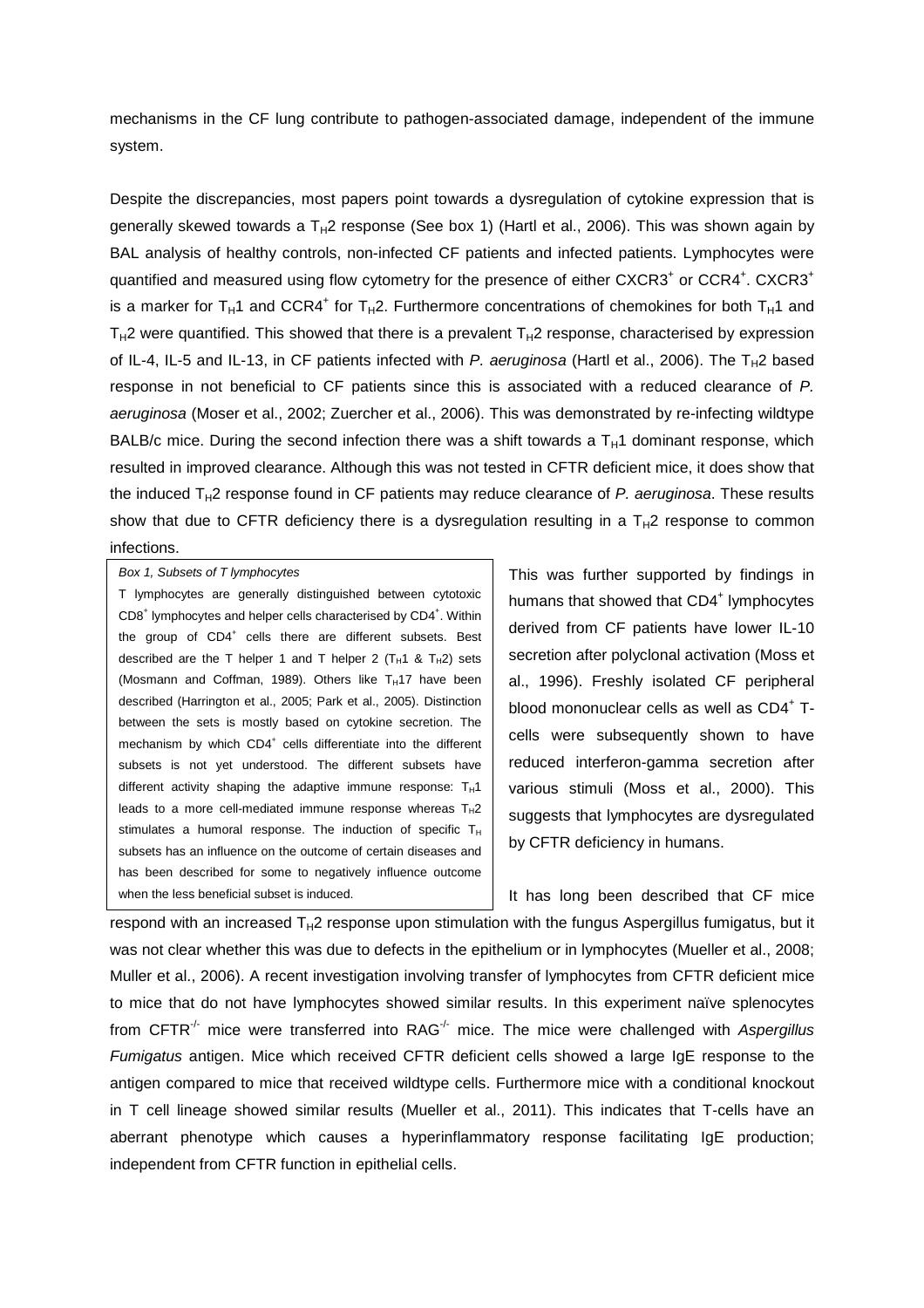## **Increased ABPA prevalence points towards a dysfunction in immunity.**

Allergic bronchopulmonary aspegillosis (ABPA) is a hypersensitivity response of the immune system aimed at a very common fungi. The fungal genus of aspergillus is causing most pulmonary disorders and specifically Aspergillus fumigatus is associated with causing ABPA. It is an opportunistic pathogen that can infect healthy individuals, but normally causes disease in severe neutropenic patients. Aspergillus spores can be found almost everywhere. (Slavin et al., 1988).Although this fungus is very abundant, ABPA in healthy individuals is very rare.



Figure 2, Proposed immunopathogenesis of ABPA. Aspergillus proteins damage lung epithelium after which these are taken up and presented, which skews the T-cells towards a  $T_H2$  response (Knutsen and Slavin, 2011).

There is a strong correlation between ABPA and asthma or CF. Especially CF patients suffer from ABPA significantly more than other people. The prevalence of ABPA among CF patients is around 10- 15%, compared to only 1-2% in asthmatic patients (Greenberger and Patterson, 1988; Knutsen et al., 1994). One report suggests that ABPA patients without overt CF or asthma have at least a single CFTR mutation in 50% of the cases (Miller et al., 1996). Normally A. fumigatus spores are rapidly cleared from the airways by the immune system, however between 20%-40% of CF patients have spores in the lungs, indicating a reduced clearance (Haase et al., 1991; Maiz et al., 2002). ABPA is diagnosed by skin reactivity to Aspergillus antigens. CF patients generally have high titres for IgE and IgG to aspergillus antigens, but the IgE titer observed in ABPA patients is extremely high. There is a clear association between the occurrence of ABPA and mutations in CFTR, however, it is not clear why.

Interestingly, the sensitization to Aspergillus found in CF or asthmatic patients is higher than patients who actually suffer from ABPA. This can be explained by the observation that ABPA is related to certain HLA subtypes such as HLA-DR2 and DR5, which confer an increased risk for ABPA. On the other hand HLA-DQ2 confers protection against the disease (Chauhan et al., 1996; Chauhan et al.,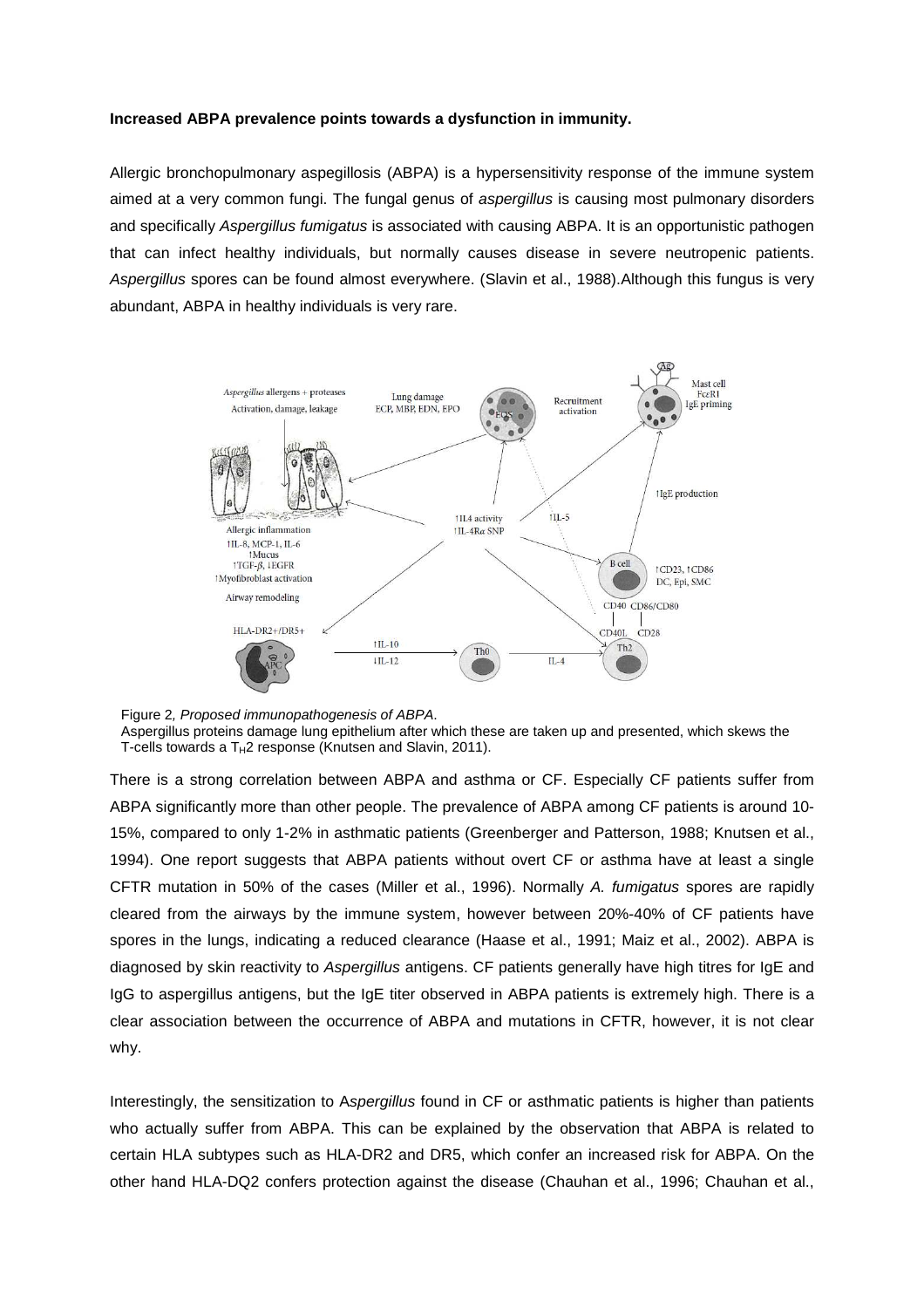1997). There are multiple other risk factors known for ABPA, but CFTR in combination with HLA is shown to be an important one.

ABPA is characterised by a strong  $T_H2$  response and IgE response to the allergen. Lymphocytes from ABPA and CF patients are associated with hypersensitive IL-4 receptors resulting in an overproduction of IgE antibodies directed against aspergillus antigen (Knutsen et al., 2004).  $T_H$ 2 bias is stronger in ABPA patients suffering from CF due to increased sensitivity to IL-4.

Recently the same observations have been made in mice lacking the CFTR protein. After sensitizing these with crude protein extract from A. fumigatus they show similar ABPA symptoms, including  $T_H2$ biased response and high IgE titres (Allard et al., 2006; Mueller et al., 2008; Muller et al., 2006). This further supports that the CFTR protein plays a role in the development of ABPA and is therefore associated with the adaptive immune system.

ABPA is an immunogenic disorder and the fact that it is present in so many CF patients is indicating that aberrant function of the immune system contributes to the pathogenesis of CF. However CFTR deficiency is not the only factor in ABPA and it is a very complicated disease in itself. Results obtained in ABPA research can nonetheless be very useful in providing new insights into CF.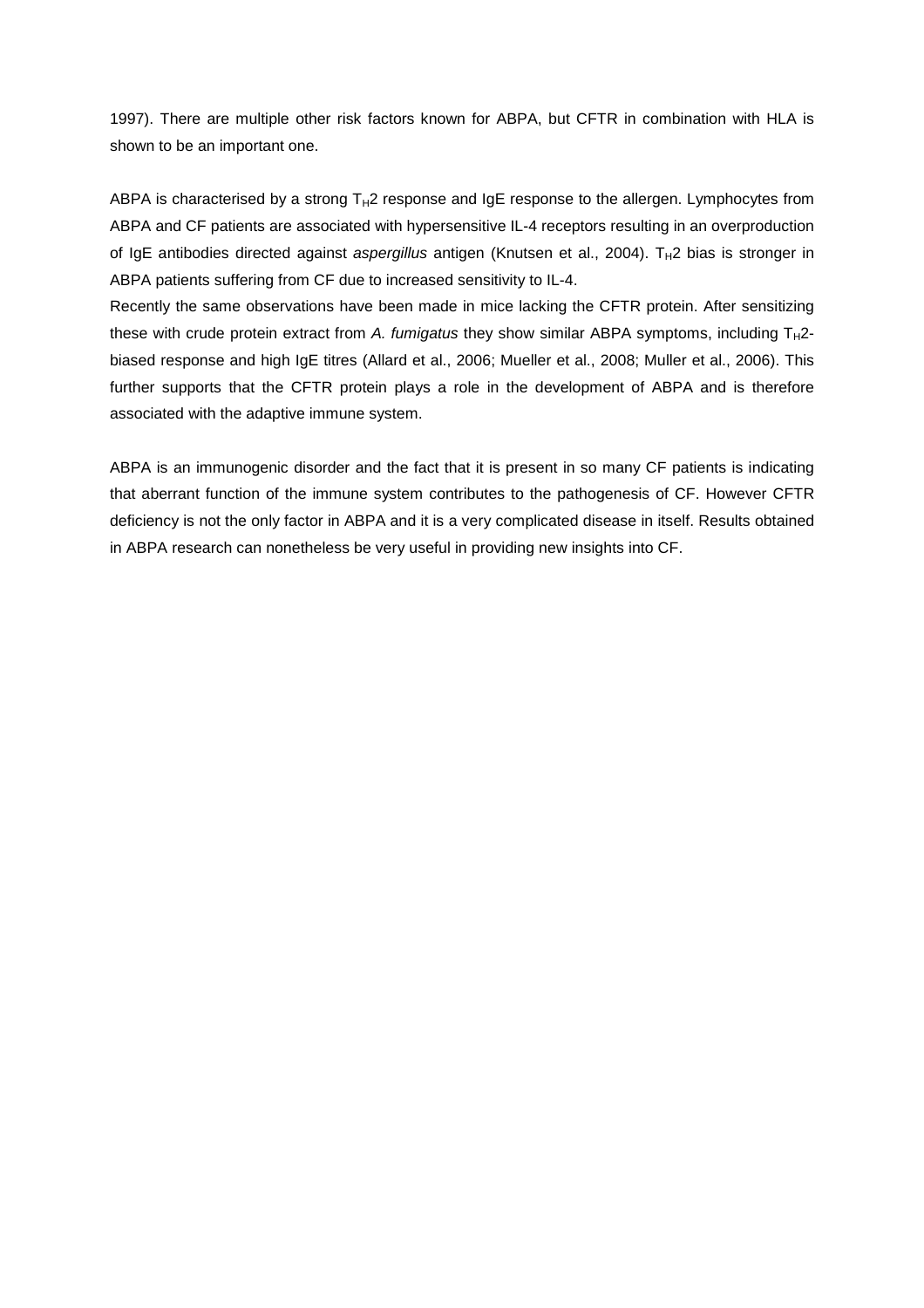## **Final remarks**

Although the gene responsible for CF disease was identified more than two decades ago, the exact mechanisms underlying pathogenesis still remain unclear. The new animal models that have been developed recently should prove and sometimes have been proven to be a major asset in the field of CF (Rogers et al., 2008a).

It is clear in that there is a dysfunction in the immune system, since the lungs become infected and the bacteria can not be cleared. Innate immunity has been implicated and there has been evidence published. Mucosal clearance is part of the innate immune system, but next to that defects in neutrophils were identified (Painter et al., 2006; Witko-Sarsat et al., 1996). Macrophages have been shown to be affected both in their ability to kill the bacteria as well as in them contributing to the exaggerated inflammatory response (Bruscia et al., 2009; Di et al., 2006). So, the innate immune system is clearly affected by the loss of CFTR.

Although mice overexpressing ENaC show CF-like symptoms and therefore can be regarded a proof of concept for the onset of bacterial infections due to non-functional mucus in the lungs (Mall et al., 2004). There have recently been new insights that it might not be Na<sup>+</sup> hyperabsorption, but the CI secretion or  $HCO<sub>3</sub>$  secretion, which are facilitated by the CFTR causing the thickening of the mucus in CF patients (Chen et al., 2010; Joo et al., 2006; Quinton, 2008). Experiments performed to determine electrophysical properties have its limitations. First of all it is not possible to measure these properties in vivo. Secondly the cells are almost always excised from inflamed tissue, which might interfere with the results. Thickening of the mucus is an important factor, but the exact cause of the depletion is still a matter of great interest.

There is more evidence emerging about the role of adaptive immunity in CF as discussed in this thesis. Lymphocytes were already known to express CFTR, but the exact function in this type of cell is unknown. Novel insights have shown that the protein does play an important role in regulating immune responses. The balance of cytokines is clearly tipped towards a more proinflammatory state, and that the immune response is of the  $T_H2$  type. This may play an important role in the lack of bacterial clearance as suggested from mouse experiments involving adoptive transfer with immune cells or conditional knockouts.

However, in humans most evidence is observational and the exact mechanism underlying CFTR deficiency and inflammatory dysregulation still remains unresolved. In humans, high infection rates after lung transplantation in CF recipients are possibly the best indication for lack of bacterial clearance by the CF immune system. Also, the strong genetic linkage of CFTR to the development of ABPA, a  $T_H2$  driven allergic reaction, combined with the data from mouse studies strongly suggest that a role for CFTR in preventing  $T_H2$  skewing in man.

CF is a multifactorial disease with a genetic defect of a protein found in many different tissues, it is therefore impossible to attribute the symptoms to a single cell-type. The innate immune system was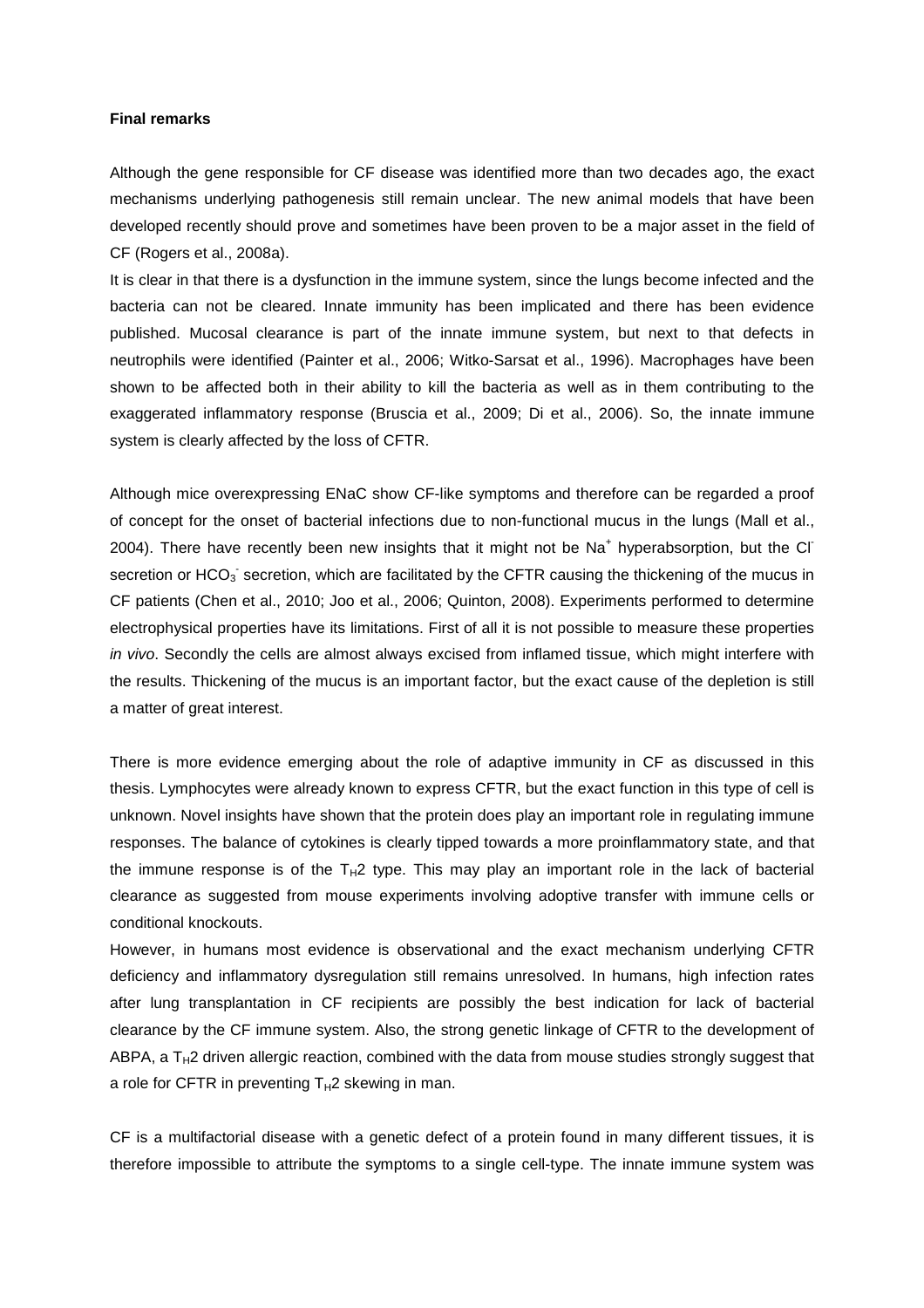confirmed to play a role in CF disease. However, as outlined in this thesis the adaptive immune system is affected as well and appears partly responsible for the observed symptoms. There are clear indications showing that CFTR-deficiency in T-lymphocytes are in a  $T_H2$  prone state that is likely to contribute to bacterial susceptibility and hypersensitivity responses to specific fungi.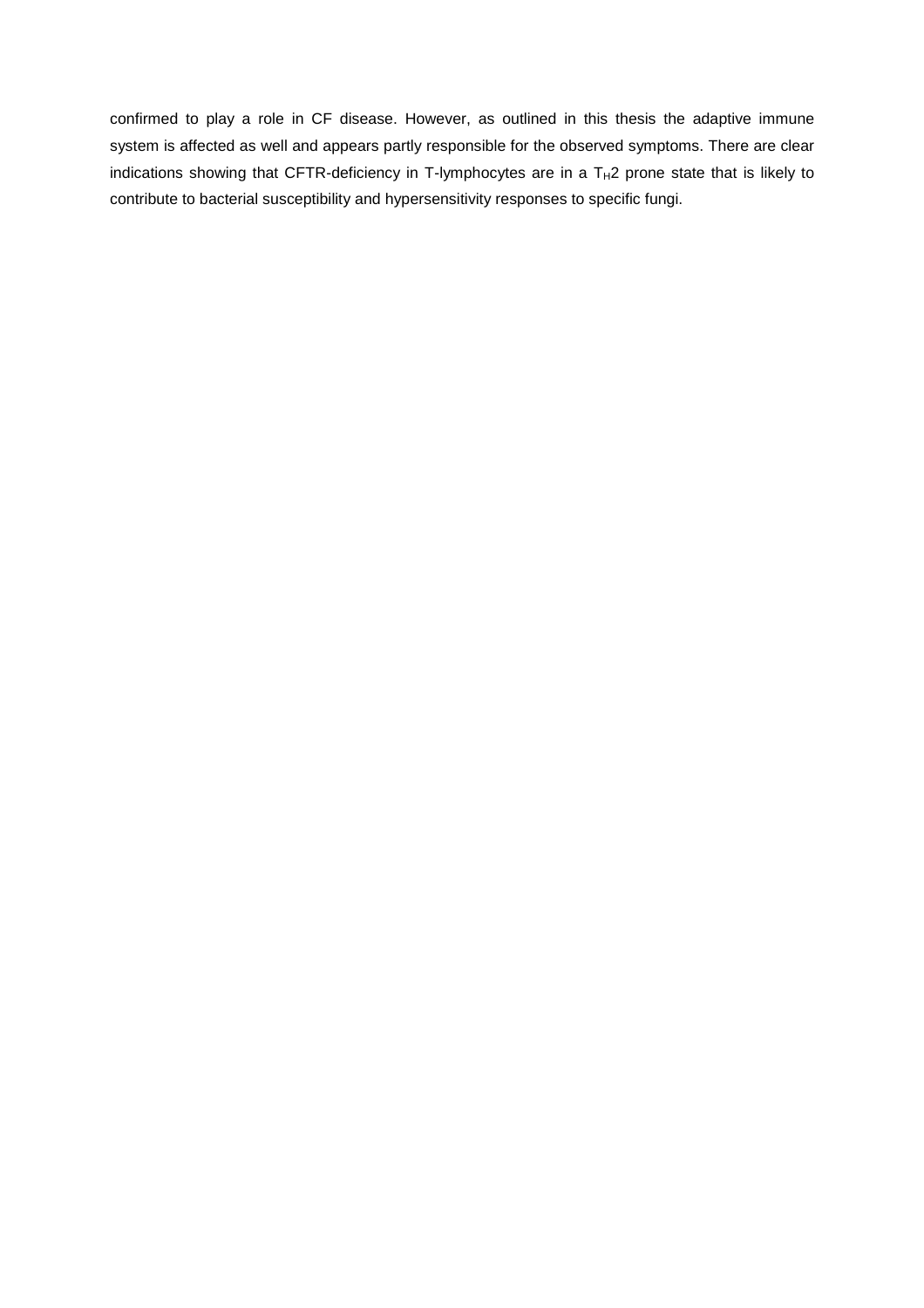#### References

Aleksandrov, L., Aleksandrov, A.A., Chang, X.B., and Riordan, J.R. (2002). The First Nucleotide Binding Domain of Cystic Fibrosis Transmembrane Conductance Regulator Is a Site of Stable Nucleotide Interaction, whereas the Second Is a Site of Rapid Turnover. J. Biol. Chem. 277, 15419-15425.

Allard, J.B., Poynter, M.E., Marr, K.A., Cohn, L., Rincon, M., and Whittaker, L.A. (2006). Aspergillus fumigatus generates an enhanced Th2-biased immune response in mice with defective cystic fibrosis transmembrane conductance regulator. J. Immunol. 177, 5186-5194.

Berger, M. (2002). Lung inflammation early in cystic fibrosis: bugs are indicted, but the defense is guilty. Am. J. Respir. Crit. Care Med. 165, 857-858.

Boucher, R.C., Stutts, M.J., Knowles, M.R., Cantley, L., and Gatzy, J.T. (1986). Na+ transport in cystic fibrosis respiratory epithelia. Abnormal basal rate and response to adenylate cyclase activation. J. Clin. Invest. 78, 1245- 1252.

Bruscia, E.M., Zhang, P.X., Ferreira, E., Caputo, C., Emerson, J.W., Tuck, D., Krause, D.S., and Egan, M.E. (2009). Macrophages directly contribute to the exaggerated inflammatory response in cystic fibrosis transmembrane conductance regulator-/- mice. Am. J. Respir. Cell Mol. Biol. 40, 295-304.

Bubien, J.K., Kirk, K.L., Rado, T.A., and Frizzell, R.A. (1990). Cell cycle dependence of chloride permeability in normal and cystic fibrosis lymphocytes. Science 248, 1416-1419.

Cantin, A. (1995). Cystic fibrosis lung inflammation: early, sustained, and severe. Am. J. Respir. Crit. Care Med. 151, 939-941.

Chappe, V., Irvine, T., Liao, J., Evagelidis, A., and Hanrahan, J.W. (2005). Phosphorylation of CFTR by PKA promotes binding of the regulatory domain. EMBO J. 24, 2730-2740.

Chauhan, B., Knutsen, A., Hutcheson, P.S., Slavin, R.G., and Bellone, C.J. (1996). T cell subsets, epitope mapping, and HLA-restriction in patients with allergic bronchopulmonary aspergillosis. J. Clin. Invest. 97, 2324- 2331.

Chauhan, B., Santiago, L., Kirschmann, D.A., Hauptfeld, V., Knutsen, A.P., Hutcheson, P.S., Woulfe, S.L., Slavin, R.G., Schwartz, H.J., and Bellone, C.J. (1997). The association of HLA-DR alleles and T cell activation with allergic bronchopulmonary aspergillosis. J. Immunol. 159, 4072-4076.

Chen, J.H., Stoltz, D.A., Karp, P.H., Ernst, S.E., Pezzulo, A.A., Moninger, T.O., Rector, M.V., Reznikov, L.R., Launspach, J.L., Chaloner, K., Zabner, J., and Welsh, M.J. (2010). Loss of anion transport without increased sodium absorption characterizes newborn porcine cystic fibrosis airway epithelia. Cell 143, 911-923.

Clarke, L.L., Grubb, B.R., Yankaskas, J.R., Cotton, C.U., McKenzie, A., and Boucher, R.C. (1994). Relationship of a non-cystic fibrosis transmembrane conductance regulator-mediated chloride conductance to organ-level disease in Cftr(-/-) mice. Proc. Natl. Acad. Sci. U. S. A. 91, 479-483.

Coakley, R.D., Sun, H., Clunes, L.A., Rasmussen, J.E., Stackhouse, J.R., Okada, S.F., Fricks, I., Young, S.L., and Tarran, R. (2008). 17beta-Estradiol inhibits Ca2+-dependent homeostasis of airway surface liquid volume in human cystic fibrosis airway epithelia. J. Clin. Invest. 118, 4025-4035.

Colledge, W.H., Abella, B.S., Southern, K.W., Ratcliff, R., Jiang, C., Cheng, S.H., MacVinish, L.J., Anderson, J.R., Cuthbert, A.W., and Evans, M.J. (1995). Generation and characterization of a delta F508 cystic fibrosis mouse model. Nat. Genet. 10, 445-452.

Cystic Fibrosis Foundation. (2010). Cystic Fibrosis Foundation Patient Registry Annual Data Report 2010.

Dakin, C.J., Numa, A.H., Wang, H., Morton, J.R., Vertzyas, C.C., and Henry, R.L. (2002). Inflammation, infection, and pulmonary function in infants and young children with cystic fibrosis. Am. J. Respir. Crit. Care Med. 165, 904- 910.

Davies, J.C., Alton, E.W., and Bush, A. (2007). Cystic fibrosis. BMJ 335, 1255-1259.

Davis, P.B., Drumm, M., and Konstan, M.W. (1996). Cystic fibrosis. Am. J. Respir. Crit. Care Med. 154, 1229- 1256.

Denning, G.M., Anderson, M.P., Amara, J.F., Marshall, J., Smith, A.E., and Welsh, M.J. (1992). Processing of mutant cystic fibrosis transmembrane conductance regulator is temperature-sensitive. Nature 358, 761-764.

Di, A., Brown, M.E., Deriy, L.V., Li, C., Szeto, F.L., Chen, Y., Huang, P., Tong, J., Naren, A.P., Bindokas, V., Palfrey, H.C., and Nelson, D.J. (2006). CFTR regulates phagosome acidification in macrophages and alters bactericidal activity. Nat. Cell Biol. 8, 933-944.

Du, K., Sharma, M., and Lukacs, G.L. (2005). The DeltaF508 cystic fibrosis mutation impairs domain-domain interactions and arrests post-translational folding of CFTR. Nat. Struct. Mol. Biol. 12, 17-25.

Estell, K., Braunstein, G., Tucker, T., Varga, K., Collawn, J.F., and Schwiebert, L.M. (2003). Plasma membrane CFTR regulates RANTES expression via its C-terminal PDZ-interacting motif. Mol. Cell. Biol. 23, 594-606.

Greenberger, P.A., and Patterson, R. (1988). Allergic bronchopulmonary aspergillosis and the evaluation of the patient with asthma. J. Allergy Clin. Immunol. 81, 646-650.

Gros, P., Croop, J., and Housman, D. (1986). Mammalian multidrug resistance gene: complete cDNA sequence indicates strong homology to bacterial transport proteins. Cell 47, 371-380.

Grubb, B.R., Paradiso, A.M., and Boucher, R.C. (1994a). Anomalies in ion transport in CF mouse tracheal epithelium. Am. J. Physiol. 267, C293-300.

Grubb, B.R., Vick, R.N., and Boucher, R.C. (1994b). Hyperabsorption of Na+ and raised Ca(2+)-mediated Clsecretion in nasal epithelia of CF mice. Am. J. Physiol. 266, C1478-83.

Haase, G., Skopnik, H., Groten, T., Kusenbach, G., and Posselt, H.G. (1991). Long-term fungal cultures from sputum of patients with cystic fibrosis. Mycoses 34, 373-376.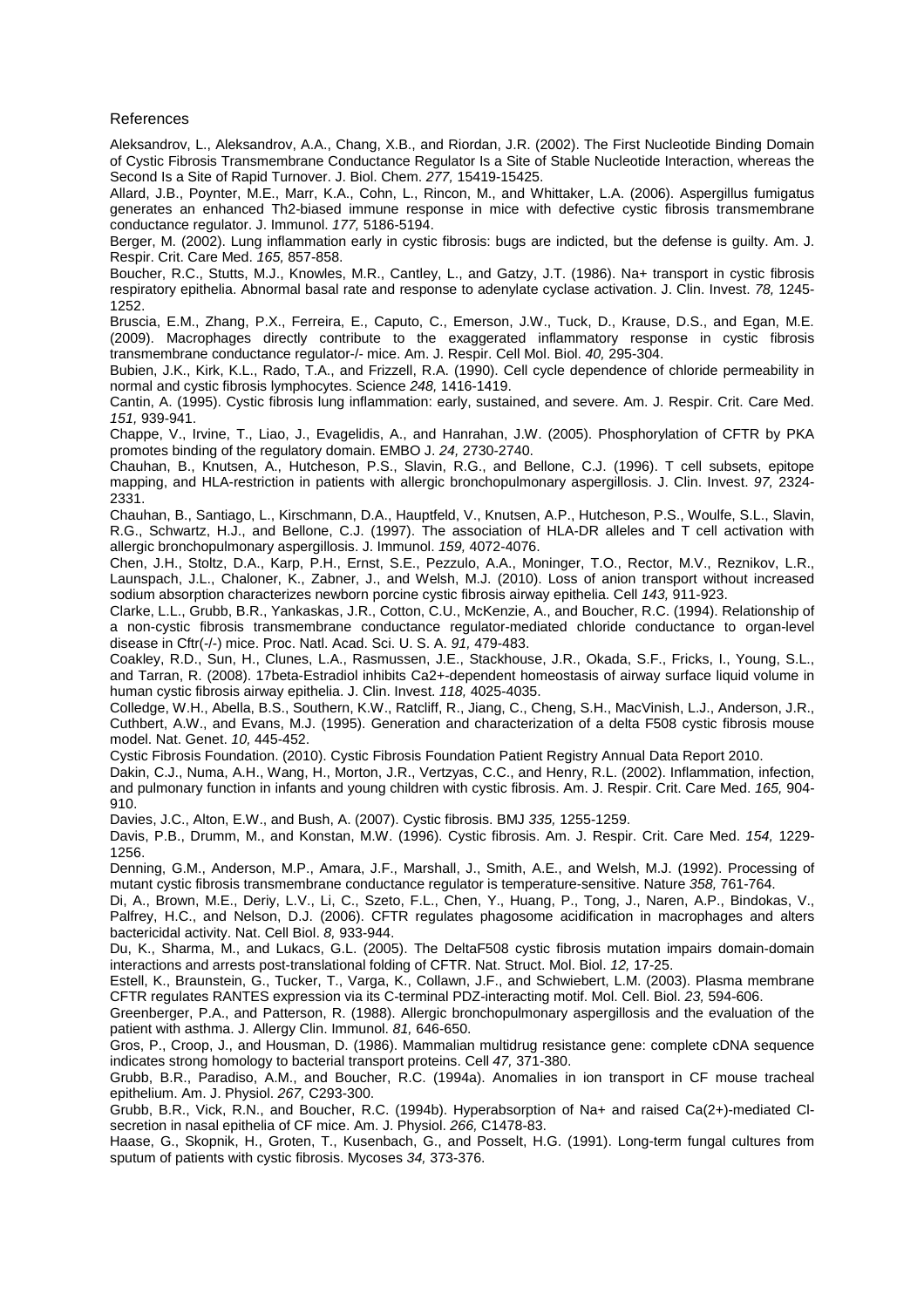Harrington, L.E., Hatton, R.D., Mangan, P.R., Turner, H., Murphy, T.L., Murphy, K.M., and Weaver, C.T. (2005). Interleukin 17-producing CD4+ effector T cells develop via a lineage distinct from the T helper type 1 and 2 lineages. Nat. Immunol. 6, 1123-1132.

Hartl, D., Griese, M., Kappler, M., Zissel, G., Reinhardt, D., Rebhan, C., Schendel, D.J., and Krauss-Etschmann, S. (2006). Pulmonary T(H)2 response in Pseudomonas aeruginosa-infected patients with cystic fibrosis. J. Allergy Clin. Immunol. 117, 204-211.

Higgins, C.F., Haag, P.D., Nikaido, K., Ardeshir, F., Garcia, G., and Ames, G.F. (1982). Complete nucleotide sequence and identification of membrane components of the histidine transport operon of S. typhimurium. Nature 298, 723-727.

Hubeau, C., Le Naour, R., Abely, M., Hinnrasky, J., Guenounou, M., Gaillard, D., and Puchelle, E. (2004). Dysregulation of IL-2 and IL-8 production in circulating T lymphocytes from young cystic fibrosis patients. Clin. Exp. Immunol. 135, 528-534.

Itani, O.A., Chen, J.H., Karp, P.H., Ernst, S., Keshavjee, S., Parekh, K., Klesney-Tait, J., Zabner, J., and Welsh, M.J. (2011). Human cystic fibrosis airway epithelia have reduced Cl- conductance but not increased Na+ conductance. Proc. Natl. Acad. Sci. U. S. A. 108, 10260-10265.

Joo, N.S., Cho, H.J., Khansaheb, M., and Wine, J.J. (2010). Hyposecretion of fluid from tracheal submucosal glands of CFTR-deficient pigs. J. Clin. Invest. 120, 3161-3166.

Joo, N.S., Irokawa, T., Robbins, R.C., and Wine, J.J. (2006). Hyposecretion, not hyperabsorption, is the basic defect of cystic fibrosis airway glands. J. Biol. Chem. 281, 7392-7398.

Khan, T.Z., Wagener, J.S., Bost, T., Martinez, J., Accurso, F.J., and Riches, D.W. (1995). Early pulmonary inflammation in infants with cystic fibrosis. Am. J. Respir. Crit. Care Med. 151, 1075-1082.

Kimura, T., Kawabe, H., Jiang, C., Zhang, W., Xiang, Y.Y., Lu, C., Salter, M.W., Brose, N., Lu, W.Y., and Rotin, D. (2011). Deletion of the ubiquitin ligase Nedd4L in lung epithelia causes cystic fibrosis-like disease. Proc. Natl. Acad. Sci. U. S. A. 108, 3216-3221.

Knowles, M.R., Stutts, M.J., Spock, A., Fischer, N., Gatzy, J.T., and Boucher, R.C. (1983). Abnormal ion permeation through cystic fibrosis respiratory epithelium. Science 221, 1067-1070.

Knutsen, A.P., Hutchinson, P.S., Albers, G.M., Consolino, J., Smick, J., and Kurup, V.P. (2004). Increased sensitivity to IL-4 in cystic fibrosis patients with allergic bronchopulmonary aspergillosis. Allergy 59, 81-87.

Knutsen, A.P., Mueller, K.R., Levine, A.D., Chouhan, B., Hutcheson, P.S., and Slavin, R.G. (1994). Asp f I CD4+ TH2-like T-cell lines in allergic bronchopulmonary aspergillosis. J. Allergy Clin. Immunol. 94, 215-221.

Knutsen, A.P., and Slavin, R.G. (2011). Allergic bronchopulmonary aspergillosis in asthma and cystic fibrosis. Clin. Dev. Immunol. 2011, 843763.

Krauss, R.D., Bubien, J.K., Drumm, M.L., Zheng, T., Peiper, S.C., Collins, F.S., Kirk, K.L., Frizzell, R.A., and Rado, T.A. (1992). Transfection of wild-type CFTR into cystic fibrosis lymphocytes restores chloride conductance at G1 of the cell cycle. EMBO J. 11, 875-883.

Kube, D., Sontich, U., Fletcher, D., and Davis, P.B. (2001). Proinflammatory cytokine responses to P. aeruginosa infection in human airway epithelial cell lines. Am. J. Physiol. Lung Cell. Mol. Physiol. 280, L493-502.

Maiz, L., Cuevas, M., Quirce, S., Canon, J.F., Pacheco, A., Sousa, A., and Escobar, H. (2002). Serologic IgE immune responses against Aspergillus fumigatus and Candida albicans in patients with cystic fibrosis. Chest 121, 782-788.

Mall, M., Bleich, M., Greger, R., Schreiber, R., and Kunzelmann, K. (1998). The amiloride-inhibitable Na+ conductance is reduced by the cystic fibrosis transmembrane conductance regulator in normal but not in cystic fibrosis airways. J. Clin. Invest. 102, 15-21.

Mall, M., Grubb, B.R., Harkema, J.R., O'Neal, W.K., and Boucher, R.C. (2004). Increased airway epithelial Na+ absorption produces cystic fibrosis-like lung disease in mice. Nat. Med. 10, 487-493.

Miller, P.W., Hamosh, A., Macek, M.,Jr, Greenberger, P.A., MacLean, J., Walden, S.M., Slavin, R.G., and Cutting, G.R. (1996). Cystic fibrosis transmembrane conductance regulator (CFTR) gene mutations in allergic bronchopulmonary aspergillosis. Am. J. Hum. Genet. 59, 45-51.

Moser, C., Jensen, P.O., Kobayashi, O., Hougen, H.P., Song, Z., Rygaard, J., Kharazmi, A., and H by, N. (2002). Improved outcome of chronic Pseudomonas aeruginosa lung infection is associated with induction of a Th1 dominated cytokine response. Clin. Exp. Immunol. 127, 206-213.

Mosmann, T.R., and Coffman, R.L. (1989). TH1 and TH2 cells: different patterns of lymphokine secretion lead to different functional properties. Annu. Rev. Immunol. 7, 145-173.

Moss, R.B., Bocian, R.C., Hsu, Y.P., Dong, Y.J., Kemna, M., Wei, T., and Gardner, P. (1996). Reduced IL-10 secretion by CD4+ T lymphocytes expressing mutant cystic fibrosis transmembrane conductance regulator (CFTR). Clin. Exp. Immunol. 106, 374-388.

Moss, R.B., Hsu, Y.P., and Olds, L. (2000). Cytokine dysregulation in activated cystic fibrosis (CF) peripheral lymphocytes. Clin. Exp. Immunol. 120, 518-525.

Mueller, C., Braag, S.A., Keeler, A., Hodges, C., Drumm, M., and Flotte, T.R. (2011). Lack of cystic fibrosis transmembrane conductance regulator in CD3+ lymphocytes leads to aberrant cytokine secretion and hyperinflammatory adaptive immune responses. Am. J. Respir. Cell Mol. Biol. 44, 922-929.

Mueller, C., Torrez, D., Braag, S., Martino, A., Clarke, T., Campbell-Thompson, M., and Flotte, T.R. (2008). Partial correction of the CFTR-dependent ABPA mouse model with recombinant adeno-associated virus gene transfer of truncated CFTR gene. J. Gene Med. 10, 51-60.

Muhlebach, M.S., Stewart, P.W., Leigh, M.W., and Noah, T.L. (1999). Quantitation of inflammatory responses to bacteria in young cystic fibrosis and control patients. Am. J. Respir. Crit. Care Med. 160, 186-191.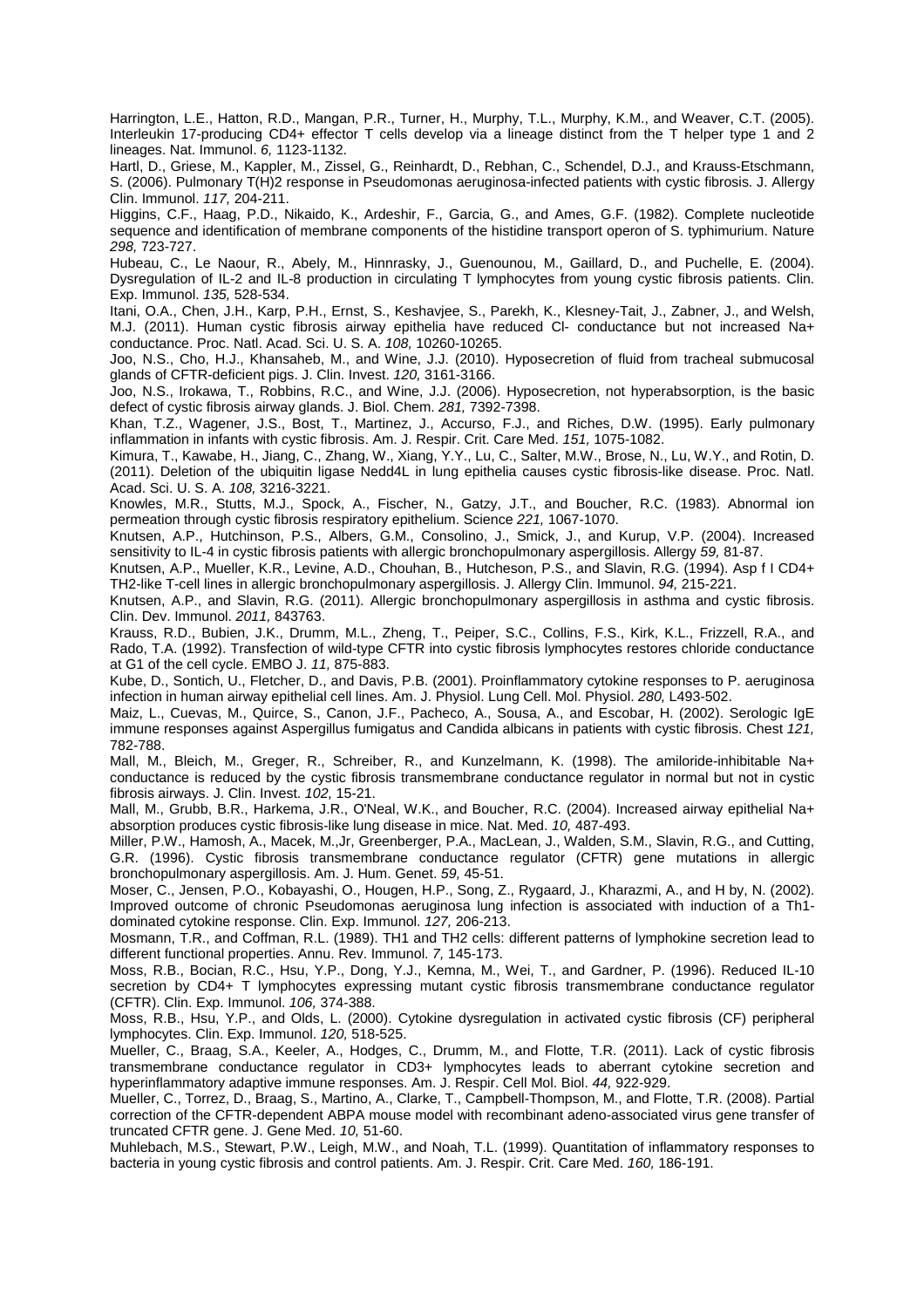Muller, C., Braag, S.A., Herlihy, J.D., Wasserfall, C.H., Chesrown, S.E., Nick, H.S., Atkinson, M.A., and Flotte, T.R. (2006). Enhanced IgE allergic response to Aspergillus fumigatus in CFTR-/- mice. Lab. Invest. 86, 130-140.

Painter, R.G., Valentine, V.G., Lanson, N.A.,Jr, Leidal, K., Zhang, Q., Lombard, G., Thompson, C., Viswanathan, A., Nauseef, W.M., Wang, G., and Wang, G. (2006). CFTR Expression in human neutrophils and the phagolysosomal chlorination defect in cystic fibrosis. Biochemistry 45, 10260-10269.

Park, H., Li, Z., Yang, X.O., Chang, S.H., Nurieva, R., Wang, Y.H., Wang, Y., Hood, L., Zhu, Z., Tian, Q., and Dong, C. (2005). A distinct lineage of CD4 T cells regulates tissue inflammation by producing interleukin 17. Nat. Immunol. 6, 1133-1141.

Pons, G., Marchand, M.C., d'Athis, P., Sauvage, E., Foucard, C., Chaumet-Riffaud, P., Sautegeau, A., Navarro, J., and Lenoir, G. (2000). French multicenter randomized double-blind placebo-controlled trial on nebulized amiloride in cystic fibrosis patients. The Amiloride-AFLM Collaborative Study Group. Pediatr. Pulmonol. 30, 25-31. Quinton, P.M. (2008). Cystic fibrosis: impaired bicarbonate secretion and mucoviscidosis. Lancet 372, 415-417.

Ramirez, J.C., Patterson, G.A., Winton, T.L., de Hoyos, A.L., Miller, J.D., and Maurer, J.R. (1992). Bilateral lung transplantation for cystic fibrosis. The Toronto Lung Transplant Group. J. Thorac. Cardiovasc. Surg. 103, 287-93; discussion 294.

Reddy, M.M., Light, M.J., and Quinton, P.M. (1999). Activation of the epithelial Na+ channel (ENaC) requires CFTR Cl- channel function. Nature 402, 301-304.

Riordan, J.R. (2008). CFTR function and prospects for therapy. Annu. Rev. Biochem. 77, 701-726.

Riordan, J.R., Rommens, J.M., Kerem, B., Alon, N., Rozmahel, R., Grzelczak, Z., Zielenski, J., Lok, S., Plavsic, N., and Chou, J.L. (1989). Identification of the cystic fibrosis gene: cloning and characterization of complementary DNA. Science 245, 1066-1073.

Rogers, C.S., Abraham, W.M., Brogden, K.A., Engelhardt, J.F., Fisher, J.T., McCray, P.B.,Jr, McLennan, G., Meyerholz, D.K., Namati, E., Ostedgaard, L.S., et al. (2008a). The porcine lung as a potential model for cystic fibrosis. Am. J. Physiol. Lung Cell. Mol. Physiol. 295, L240-63.

Rogers, C.S., Hao, Y., Rokhlina, T., Samuel, M., Stoltz, D.A., Li, Y., Petroff, E., Vermeer, D.W., Kabel, A.C., Yan, Z., et al. (2008b). Production of CFTR-null and CFTR-DeltaF508 heterozygous pigs by adeno-associated virusmediated gene targeting and somatic cell nuclear transfer. J. Clin. Invest. 118, 1571-1577.

Rosenfeld, M., Davis, R., FitzSimmons, S., Pepe, M., and Ramsey, B. (1997). Gender gap in cystic fibrosis mortality. Am. J. Epidemiol. 145, 794-803.

Slavin, R.G., Bedrossian, C.W., Hutcheson, P.S., Pittman, S., Salinas-Madrigal, L., Tsai, C.C., and Gleich, G.J. (1988). A pathologic study of allergic bronchopulmonary aspergillosis. J. Allergy Clin. Immunol. 81, 718-725.

Snouwaert, J.N., Brigman, K.K., Latour, A.M., Malouf, N.N., Boucher, R.C., Smithies, O., and Koller, B.H. (1992). An animal model for cystic fibrosis made by gene targeting. Science 257, 1083-1088.

Stoltz, D.A., Meyerholz, D.K., Pezzulo, A.A., Ramachandran, S., Rogan, M.P., Davis, G.J., Hanfland, R.A., Wohlford-Lenane, C., Dohrn, C.L., Bartlett, J.A., et al. (2010). Cystic fibrosis pigs develop lung disease and exhibit defective bacterial eradication at birth. Sci. Transl. Med. 2, 29ra31.

Sun, X., Sui, H., Fisher, J.T., Yan, Z., Liu, X., Cho, H.J., Joo, N.S., Zhang, Y., Zhou, W., Yi, Y., et al. (2010). Disease phenotype of a ferret CFTR-knockout model of cystic fibrosis. J. Clin. Invest. 120, 3149-3160.

Tirouvanziam, R., de Bentzmann, S., Hubeau, C., Hinnrasky, J., Jacquot, J., Peault, B., and Puchelle, E. (2000). Inflammation and infection in naive human cystic fibrosis airway grafts. Am. J. Respir. Cell Mol. Biol. 23, 121-127.

Ward, C.L., and Kopito, R.R. (1994). Intracellular turnover of cystic fibrosis transmembrane conductance regulator. Inefficient processing and rapid degradation of wild-type and mutant proteins. J. Biol. Chem. 269, 25710-25718.

Witko-Sarsat, V., Allen, R.C., Paulais, M., Nguyen, A.T., Bessou, G., Lenoir, G., and Descamps-Latscha, B. (1996). Disturbed myeloperoxidase-dependent activity of neutrophils in cystic fibrosis homozygotes and heterozygotes, and its correction by amiloride. J. Immunol. 157, 2728-2735.

Zhou, L., Dey, C.R., Wert, S.E., DuVall, M.D., Frizzell, R.A., and Whitsett, J.A. (1994). Correction of lethal intestinal defect in a mouse model of cystic fibrosis by human CFTR. Science 266, 1705-1708.

Zhou, Z., Duerr, J., Johannesson, B., Schubert, S.C., Treis, D., Harm, M., Graeber, S.Y., Dalpke, A., Schultz, C., and Mall, M.A. (2011). The ENaC-overexpressing mouse as a model of cystic fibrosis lung disease. J. Cyst Fibros 10 Suppl 2, S172-82.

Zuercher, A.W., Imboden, M.A., Jampen, S., Bosse, D., Ulrich, M., Chtioui, H., Lauterburg, B.H., and Lang, A.B. (2006). Cellular immunity in healthy volunteers treated with an octavalent conjugate Pseudomonas aeruginosa vaccine. Clin. Exp. Immunol. 143, 132-138.